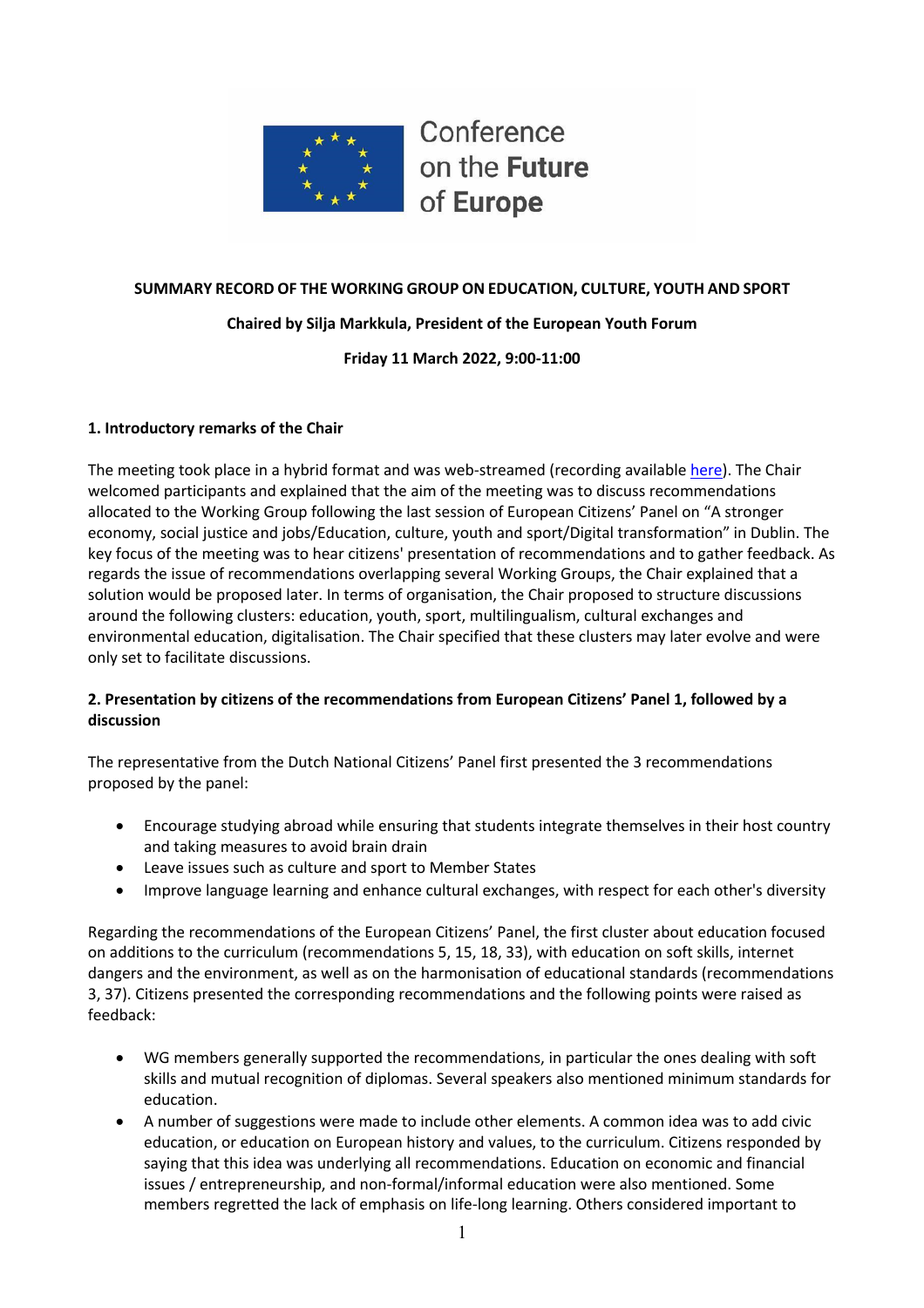advance on the European Education Area, mentioning higher education and links with science and research.

• In addition, the topic of competences sparked debate. Several members emphasised that education, including issues such as school subjects/curricula, were a national, and sometimes regional or local competence. On the other hand, some believed that a stronger coordination or harmonisation in the education field could be beneficial.

Regarding the topic of youth, citizens presented two recommendations (4, 6), on providing high school students an opportunity to visit companies and non-profit organisations as observers, and on preparing plans to minimise the impact of crises on young people. The following feedback was given by WG members:

- Reactions to the recommendation on observatory visits were somewhat mixed. Some members praised the idea in its ability to better connect students to the labour market and brought examples from existing schemes in some Member States. Others asked for clarifications regarding the purpose of the visits, considering important to distinguish between career guidance for pupils, and internships/apprenticeships, which could not start at an early age and needed to be paid.
- Some members suggested adding the European Citizens' Panel recommendation no 1 on minimum wages in the discussion to tackle the issue of sub-minimum wages for young workers.
- As regards the preparation of crisis plans, members supported the idea, mentioning the importance of digital access and platforms. They also made suggestions for implementing it in the current context, as regards receiving young Ukrainian refugees in schools and universities and speeding up the recognition of the diplomas of asylum seekers.
- More broadly, as regards youth, some additional ideas were raised, such as creating a European civic service and the institutionalisation of relations between the EU and European youth organisations.

For the topic on sport, one recommendation (29) dealing with a better promotion of the health benefits of sports was presented. The feedback was the following:

- Members welcomed the idea and its potential for health policies.
- More broadly, on the topic of sport, members also mentioned the importance of sport for community cohesion and inclusivity, promoting local sports and cross-border exchanges in sports for ordinary people, as well as including EU symbols during international competitions.

As regards multilingualism, citizens presented recommendations (32, 38) proposing the promotion of multilingualism and language learning in school and to make English a core subject. WG members had the following reactions to these recommendations:

- Overall, members supported the idea to better promote multilingualism.
- Some speakers commented on the choice and level of languages taught. Notably, some members expressed the idea that aiming for a C1 level for all students in their second EU language was too ambitious. Other members considered that sometimes it would be more practical to teach another language than English as a core subject, for instance a neighbouring language.
- A few members called for the protection of regional and minority languages to be covered.
- With the broader aim of promoting language learning, the idea of extending the European day of languages to a week or a month was proposed.

On the subject of cultural exchanges and environmental education, two recommendations (35, 36) were presented, which suggested creating a platform with teaching material about the environment, and making exchange programmes more accessible. As feedback, the following points were raised:

• Members welcomed positively both recommendations.